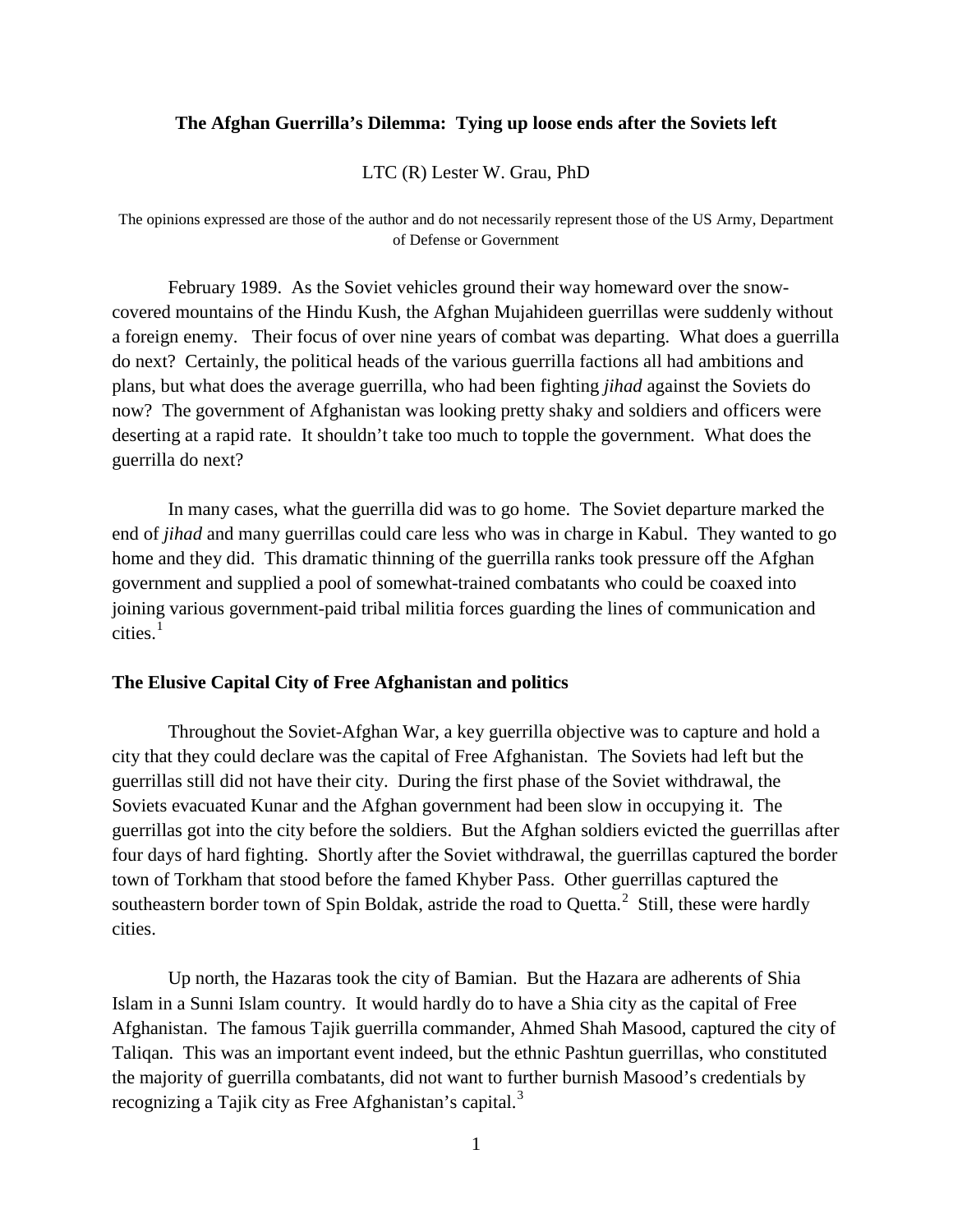All was not well among the guerrilla leadership. Under the aid provision plan, the Pakistani Inter-Services Intelligence (ISI) distributed the military aid donated by the US, NATO countries and China to the various Mujahideen factions. The Pakistanis distributed the bulk of the aid to the most fundamentalist Islamic factions-with the idea that Islamic fundamentalists would be most conducive to following Pakistani direction. Saudi Arabia distributed money from Saudi Arabia and the United Arab Emirates directly to the guerrilla factions. Again, the most fundamentalist factions received the bulk of the largess. Along with the aid came recommendations for future political and military developments. Many of the Mujahideen were tired with this Pakistani and Saudi interference in their fight and began to push back against these countries running their affairs.

Who would rule Afghanistan once the communist government was gone? On 11 February 1987, Professor Sayd Bahawdin Majroh was assassinated in Peshawar, Pakistan. Professor Majroh published the Afghan Information Centre Monthly Bulletin. In a recent edition, he had published that his survey of Afghan refugees showed that 70% of the Afghan refugees would prefer the return of the Afghan king, Zahir Shah, over any Mujahideen leader to govern Afghanistan. This was bad news for the Mujahideen leaders, particularly Gulbuddin Hekmatyar, who was Pakistan's choice to take over Afghanistan.<sup>[4](#page-9-3)</sup> Indications are that Hekmatyar arranged for the assassination and thus shot down the possibility of an interim government centered around the king.

A new "Great Game" had arisen.<sup>[5](#page-9-4)</sup> Iran and Saudi Arabia/Pakistan were in contention over Afghanistan. The long, bloody Iran-Iraq War was over and Iran was free to look east. This new great game had a sinister cast to it as it accentuated a religious schism. Shia Iran formed an eight-group Shia alliance in Afghanistan to confront the Sunni fundamentalism of Deobandi and Wahhabi sects from Pakistan and Saudi Arabia who were supporting Sunni Mujahideen. Pakistan formed the Seven Party Alliance—a proposed interim government that contained the Peshawar politicians of the Mujahideen factions—but no Shia. Washington DC pushed an Islamic Interim Government of Afghanistan (IIGA). Normally Washington followed Pakistan's lead and so the IIGA was heavy on Ghilzai politicians, had no Shia, Afghan government officials or former regime officials and few actual field commanders. Mujadiddi, a moderate faction leader was supposed to be the president. Sayyaf, Saudi Arabia's Sunni extremist favorite was supposed to be the Prime Minister while Gulbuddin Hekmatyar, Pakistan's Sunni extremist favorite, was supposed to be Minister of Defense.<sup>[6](#page-9-5)</sup> The government was supposed to take power in Jalalabad, as soon as the city was captured. The IIGA never got off the ground. Hekmatyar was too controversial and frequently launched attacks on other Mujahideen groups.

As the Soviet Union was completing its withdrawal in early 1989, the world was changing. George H. W. Bush was now US president and US support was shifting away from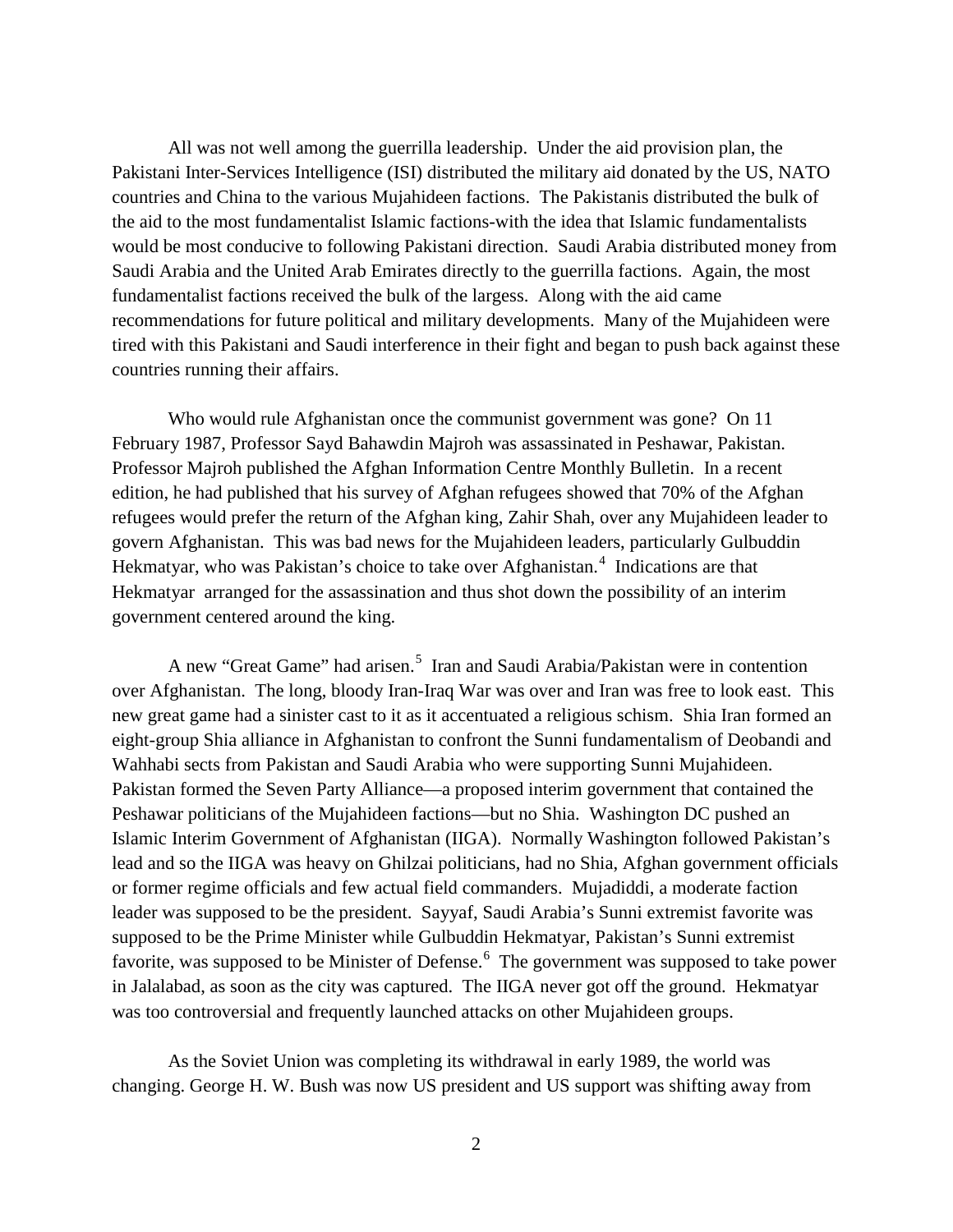supporting Hekmtyar and Sayyaf, Pakistan and Saudi Arabia's candidates for next ruler of Afghanistan. Eastern European satellite nations were breaking off continued membership in the Soviet bloc and Warsaw Pact.

## **The Siege of Jalalabad[7](#page-9-6)**

The siege of Jalalabad was the first major battle following the Soviet withdrawal. It started out badly. In April 1989, the 11th Infantry Division was guarding the eastern approach when the Mujahideen seized the commanding terrain and then attacked to capture the airfield. The division disintegrated. A regiment surrendered practically without firing a shot. General Baragzai, the 1st Army Corps Commander was killed in action. Many soldiers of the division surrendered. Only 35 members of the division staff, including its commander, evaded capture. The Jalalabad garrison reacted and was able to stop the attack and save the airfield. General Asef Delawar, the Chief of the General Staff, flew in to take command. The famous 15th Tank Brigade, with no more than 30 tanks, set out from Kabul to reinforce the garrison. They were joined by the tough 37th Commando Brigade (actually no more than 400 soldiers). The siege of Jalalabad continued for two months. During this time, the maintenance depots in Kabul were able to repair 70 tanks and personnel carriers and over 100 artillery pieces. These were used to outfit a new tank brigade and an artillery and artillery regiment. These were sent to Jalalabad along with units from Mazar-i Sharif, Herat, and other locales. The Afghan air force was flying 120 sorties a day in support.<sup>[8](#page-9-7)</sup> Government forces were 8,000 soldiers, 31 tanks (of which 23 were running), 20 personnel carriers, and 86 artillery pieces and mortars.<sup>[9](#page-9-8)</sup>

The Mujahideen also reinforced the siege. A number of foreign jihadists joined the effort to seize the gateway to Afghanistan. Their estimated strength was 12,000-15,000 men, 200 rocket launchers, 280 artillery pieces and mortars and 20 armored vehicles. The Soviets believe that artillery units from Pakistan's 11th and 18th Infantry Divisions were also present and fired at night. The Soviets believe that the Mujahideen were going to launch a major offensive at the end of Ramadan.<sup>[10](#page-9-9)</sup>

At 0400 on 5 June 1989, eight SCUD rocket warheads exploded on Mujahideen positions. This was followed by a heavy aviation and artillery preparation that eradicated the Mujahideen positions. The main attack was to the southwest and was led by the 15th Tank Brigade and the 37th Commando. The remaining regiments of the 11th Infantry Division joined the main attack and conducted the supporting attack in the south. By the end of the 5th of June, the 15th Tank brigade had advanced 10 kilometers. The Mujahideen defenses were overrun and the Mujahideen were in retreat.<sup>[11](#page-9-10)</sup> Mujahideen casualties were heavy and major Mujahideen commanders were killed or wounded. The Mujahideen were unable to convert from a loose confederation of insurgents to a conventional force and were defeated in conventional battle by a smaller force. It was a significant victory for the Afghan government.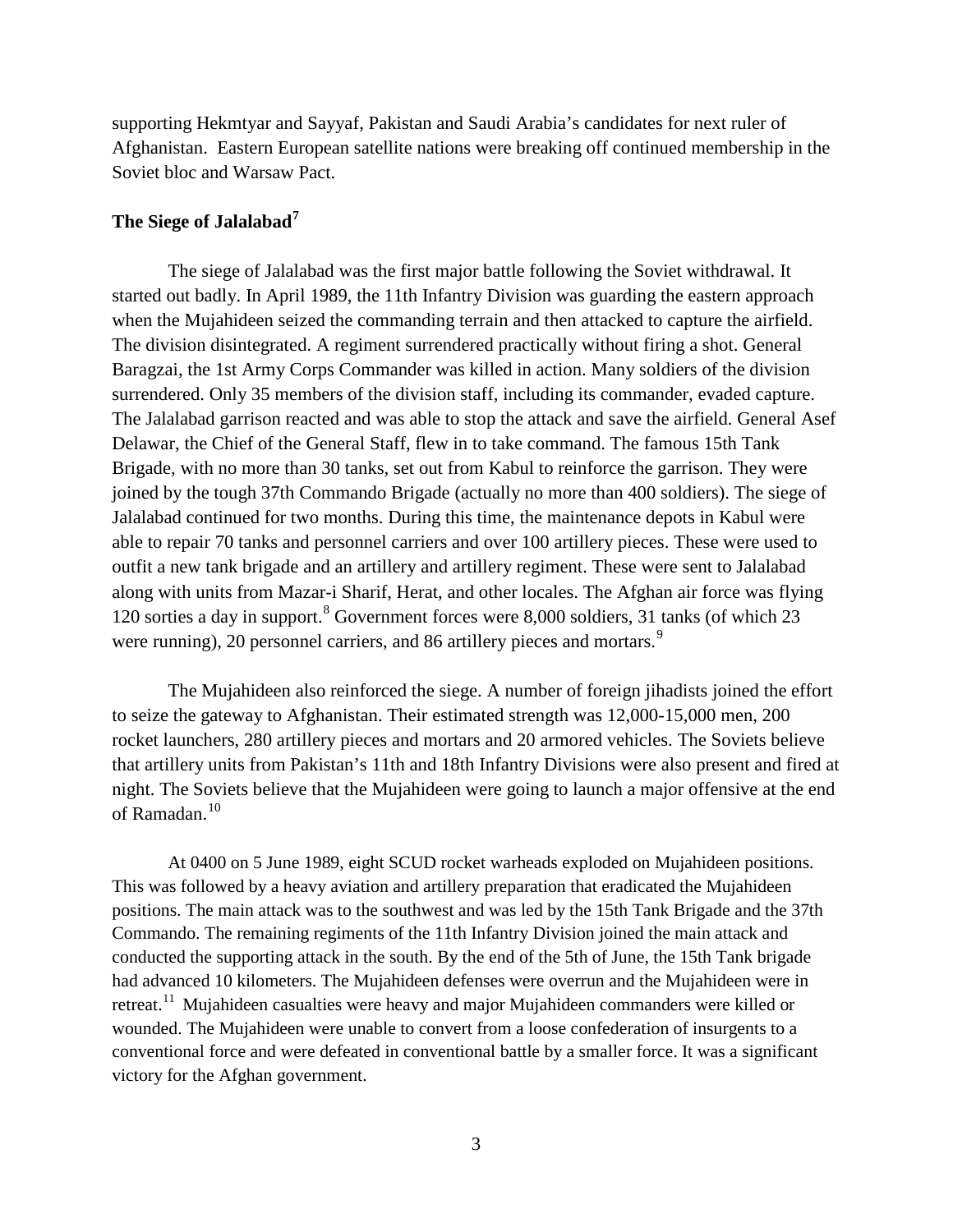## **Trying to recover from the Jalalabad defeat**

The defeat at Jalalabad was a major defeat for the Pashtun guerrillas. The northern city of Kunduz was selected as the next target city for the Mujahideen conquest. This was opposed by Hekmatyar since Kunduz is located in the region then dominated by the Tajik guerrilla commander, Ahmed Shah Masood. Masood was a threat to the Ghilzai Pashtun/Pakistanis ISI partnership. Earlier, Masood had formed the Supervisory Council of the North (SCN) and the Islamic Army. With these organizations, Masood formed a regional protostate that provided many governmental services. On 9 July 1989, one of Hekmatyar's lieutenants captured and massacred one-third of Massood's top commanders in the mouth of the Fakhar Valley. There was incontrovertible proof that Hekmatyar was involved and Masood feared a general offensive by Hekmatyar against him throughtout the north.<sup>12</sup> Masood cancelled the capture of Kunduz and later captured those Hekmatyar lieutenants responsible for the massacre. He hanged four of them following a *ulama* trial.

Arms continued to flow into Afghanistan. Iran aided the Shia unity party. The Soviet Union aided the Najibullah government. The US continued to send arms but now insisted that moderates such as Mujadiddi, Gailani and Rabanni receive the aid. Hekmatyar and Sayyaf were still supplied by Pakistan and Saudi Arabia. In addition, Hekmatyar received aid from Libya's Omar Gadaffi and Iraq's Saddam Hussein.<sup>[13](#page-9-12)</sup>

The failure at Jalalabad had demonstrated the need for a conventional Mujahideen army. Saudi Arabia paid to raise it. The *Lashkar-i Isar* [Army of Sacrifice] was based in Pakistan and had 5,000-6,000 men in an eight-battalion organization. Most of the troops belonged to Gulbuddin Hekmatyar.<sup>[14](#page-9-13)</sup>

Afghanistan's President Najibullah was having his own problems. Since its inception, the Afghan communist party had been split between the *khalqi* and *parchami* factions. The *khalqi* had many army and air force officers and well as officers in the state police of the Ministry of Interior. The *parchami* were well represented among the secret service (the Afghan equivalent to the KGB). Najibullah was a *parchami* and had decided to purge the military leadership of its *khalqi* adherents. In December 1989, he imprisoned or removed 171 *khalqi* generals. The Minister of Defense, Tanai, felt he was next.

In March 1990 when Minister of Defense, General Shahnawaz Tanai joined forces with Mujahideen commander Gulbuddin Hekmatyar in an attempt to overthrow the government. Tanai's aircraft bombed the presidential palace while Tanai's ground forces attempted to open a southern corridor to let Hekmatyar's Army of Sacrifice into the capital city of Kabul. The Army of Sacrifice failed to enter Kabul, neighborhoods were flattened. Bagram airbase suffered extensive damage and had to close down for several days.[15](#page-9-14) The *coup de etat* failed and Tanai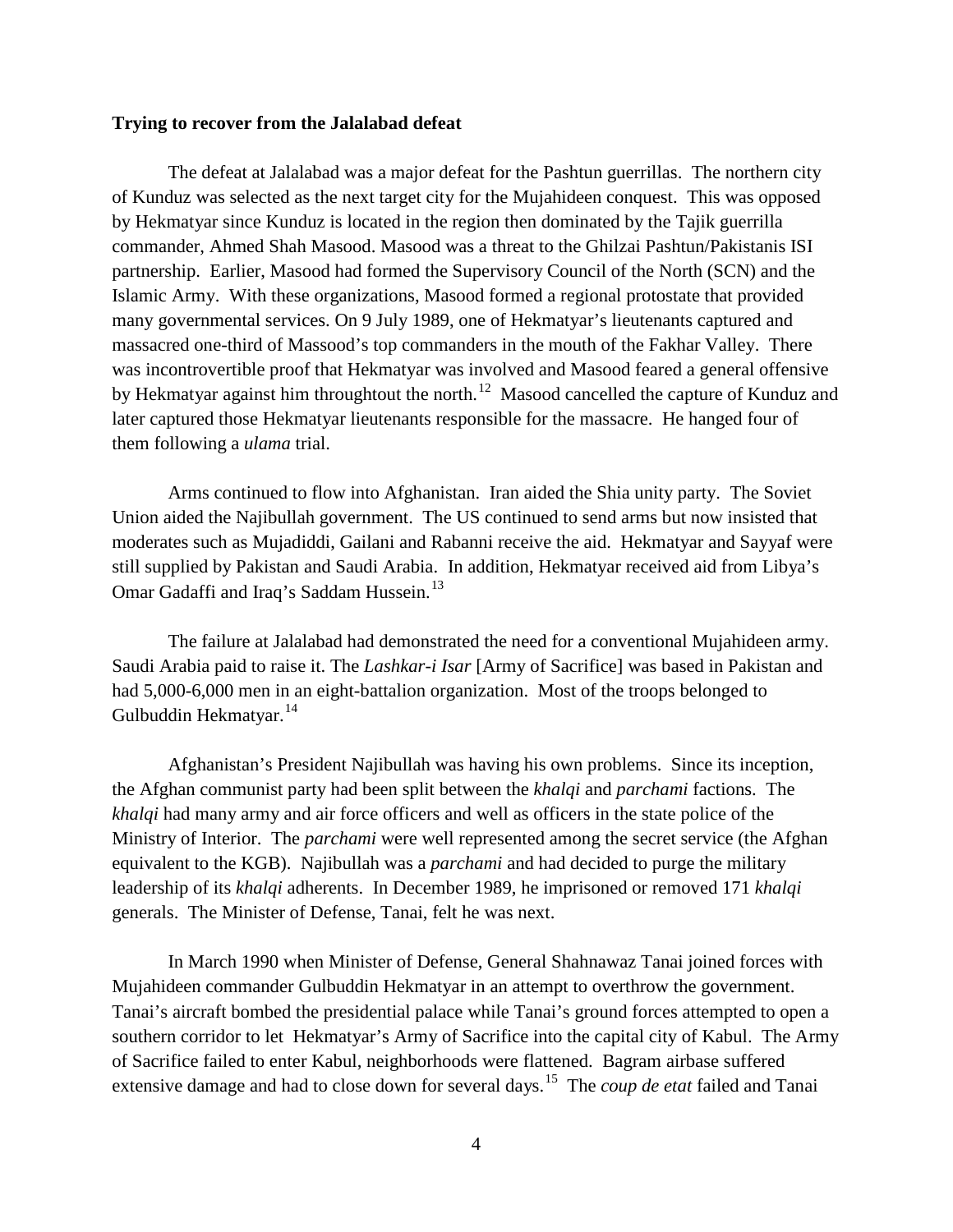fled to Pakistan where he became commanding officer of Hekmatyar's Army of Sacrifice.<sup>[16](#page-9-15)</sup> He brought along five *khalqi* generals and hundreds of Soviet-trained khalqi armor, artillery and communications specialists who he integrated into the Army of Sacrifice.<sup>[17](#page-9-16)</sup>The attempt cost 136 military and 180 civilian lives, 46 aircraft, 22 tanks, 12 personnel carriers and seven artillery pieces.<sup>[18](#page-9-17)</sup> The Afghan government forces had effectively responded to this crisis. The mutiny was a naked power grab by Ghilzai and Eastern Pashtun backed by the Pakistani ISI.<sup>[19](#page-9-18)</sup> The ISI had decided that the capital of "Free Afghanistan" would be the national capital. This was an attempt to install Hekmatyar in Kabul using a Hekmatyar-*khalqi* attack to seize the country in a bold *coup de main* against both the Afghan government and the other Mujahideen factions. It was not a fight for Islam but a naked fight for power.<sup>[20](#page-9-19)</sup> Pakistan wanted a compliant head of Afghanistan and to impose its own rule on its neighbor—a feat that the Soviet Union had just spent over nine years trying to impose. Following the coup, the United States finally decided to provide direct aid to Ahmed Shah Masood.<sup>21</sup>

## **Trying to recover from the power grab**

The other Mujahideen factions were none-too-happy with Pakistan and Saudi Arabia and wished to pursue a strategy independent of the ISI and Hekmatyar. On 2August 1990, Saddam Hussein invaded Kuwait, initiating a massive response by the United States and its allies. Four days later, the Pakistani military overthrew the civilian government of Prime Minister Benazir Bhutto.and replaced it with a military government. The ISI made another attempt to refurbish Hekmatyar's tarnished image. They provided 40,000 rockets and 700 truckloads of ammunition to Hekmatyar for a shelling assault on Kabul-an attack which would kill thousands of civilians. Intervention by the US State Department managed to head that attack off.<sup>22</sup>

Rabbani, Hekmatyar and Sayyaf supported Saddam Hussein's invasion of Kuwait and decried the alliance of Crusaders and Zionists intent on imposing sovereignty and control over Muslim lands. On 11 February 1991, the ISI permitted only 308 Mujahideen from the moderate nationalist parties of Khalis, Mojaddedi and Gailani to travel to Saudi Arabia and join the coalition.<sup>23</sup> The small contingent joined the French on the far left wing of the attack.

Back in Afghanistan, the Mujahideen were finally poised to seize a Pashtun city. The eastern Afghanistan city on Khost had long tempted the Mujahideen and several Mujahideen attacks on Khost were decisively defeated over the years. Khost was firmly under Afghan government control. The problem was that the terrain around Khost and the roads leading to Khost were not under Afghan government control. Khost was isolated and could only be supplied by air. This was its situation for most of the Soviet-Afghan War. The only time that Khost was supplied by ground was during the Soviet-Afghan Operation Magistral.<sup>[24](#page-9-23)</sup>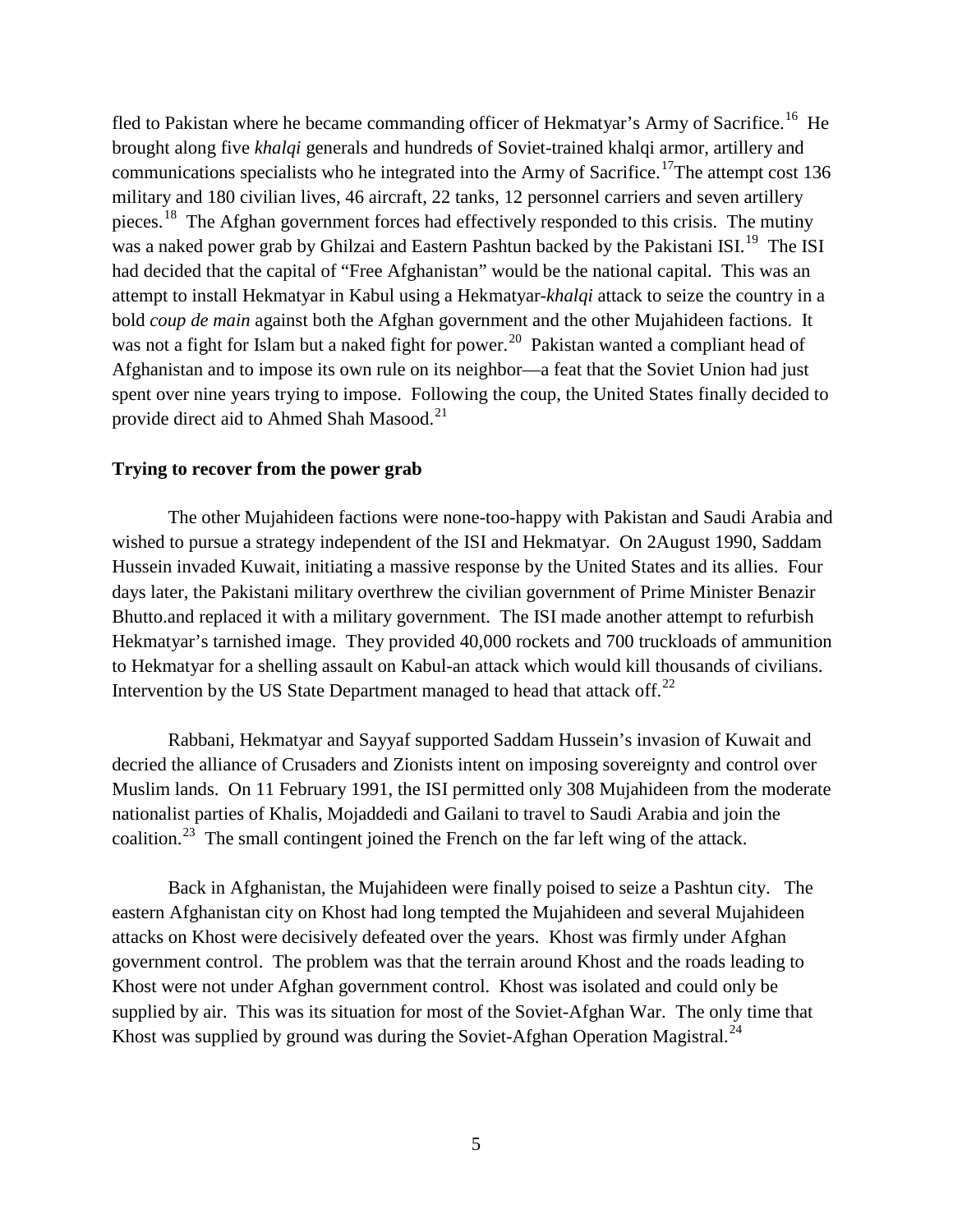The government presence in Khost was always contentious. Jalaluddin Haqqani's force of Mujahideen brought supplies through the Pakistani border town of Miram Shah, maintained large depots in the caves of Zhawar and controlled the mountains and highways leading from Khost to Gardez.<sup>[25](#page-9-24)</sup> The tribes surrounding Khost were also hostile. Usually, the garrison could purchase food, gasoline and diesel from the local populace. Much of this came from Pakistan. The Khost garrison could only be supplied with weapons, ammunition and certain fuels by air. The airfield runway was only long enough to accommodate the AN-26 dual-engine, turboprop transport and passenger plane. The Soviet-manufactured "CURL" has a five-man crew and can carry 40 passengers or 12,000 pounds. Designed for austere conditions, its main role was tactical transport and airborne drops. By 1989-1990, the bulk of the Afghan government AN-26s were lost or grounded for repair. The supply of Soviet cargo parachutes were in increasingly short supply. The airfield was frequently shelled during take-offs and landings, so air support for the garrison was not stationed on the airfield, but came from other bases in Afghanistan. Response time was usually one hour and 20 minutes, so artillery was the main fire support for the garrison. The regime's R-300 [SCUD] battalion also fired long-range missile strikes against areas when opposition forces assembled for attacks on Khost.[26](#page-9-25)

President Najibullah, Minister of Defense Tanai and Minister of the Interior Watanjar all had tribal ties to the area. Loss of Khost would be an affront to the leadership. General Farukh commanded the 25<sup>th</sup> Infantry Division. He was a graduate of a Russian military school and spoke excellent Russian. Often he would broadcast his radio reports in Russian, knowing that it would slow down the Mujahideen intercept efforts.<sup>[27](#page-9-26)</sup> After the Soviet withdrawal, Farukh commanded some 4,400 personnel, 160 artillery pieces and mortars, 36 tanks (of which 26 were operable), and 20 personnel carriers. His division was at 18 percent of TO&E strength. Most of General Farukh's officers belonged to the Khalqi communist faction. A Border Guards brigade and KHAD units in Khost were at 16-20 percent of TO&E strength. The armed forces of the army, ministry of interior and ministry of internal affairs had 30 different units involved in the defense of Khost. The average strength of these units fell between 30-50 and 80-100 personnel. Their heavy armaments such as tanks, personnel carriers and artillery were worn-out and could not be replaced due to the requirement to fly them in. Thus, out of 18 122mm M-30 howitzers, four were unserviceable and the majority of the rest could not fire further than three-four kilometers due to excessive wear. [Maximum range is normally 11 kilometers].<sup>28</sup>

The soldiers' situation was none too good. The garrison had to conserve scarce artillery ammunition. The opposition seemed to have ammunition to spare, particularly 107mm and 122mm rockets. There were three key rocket-firing positions that the opposition used against the airfield. Attempts to defeat rocket launchers with artillery fire usually ended with the opposition firing multiple rounds for every government round fired. Bunkers and dug-in firing positions were not strong or plentiful enough. Damaged arms and equipment could not be evacuated for repairs or fixed on site. There were no appreciable reserves when the garrison occupied its fighting positions. Once night fell, officers and soldiers often abandoned their night positions and went into the city to spend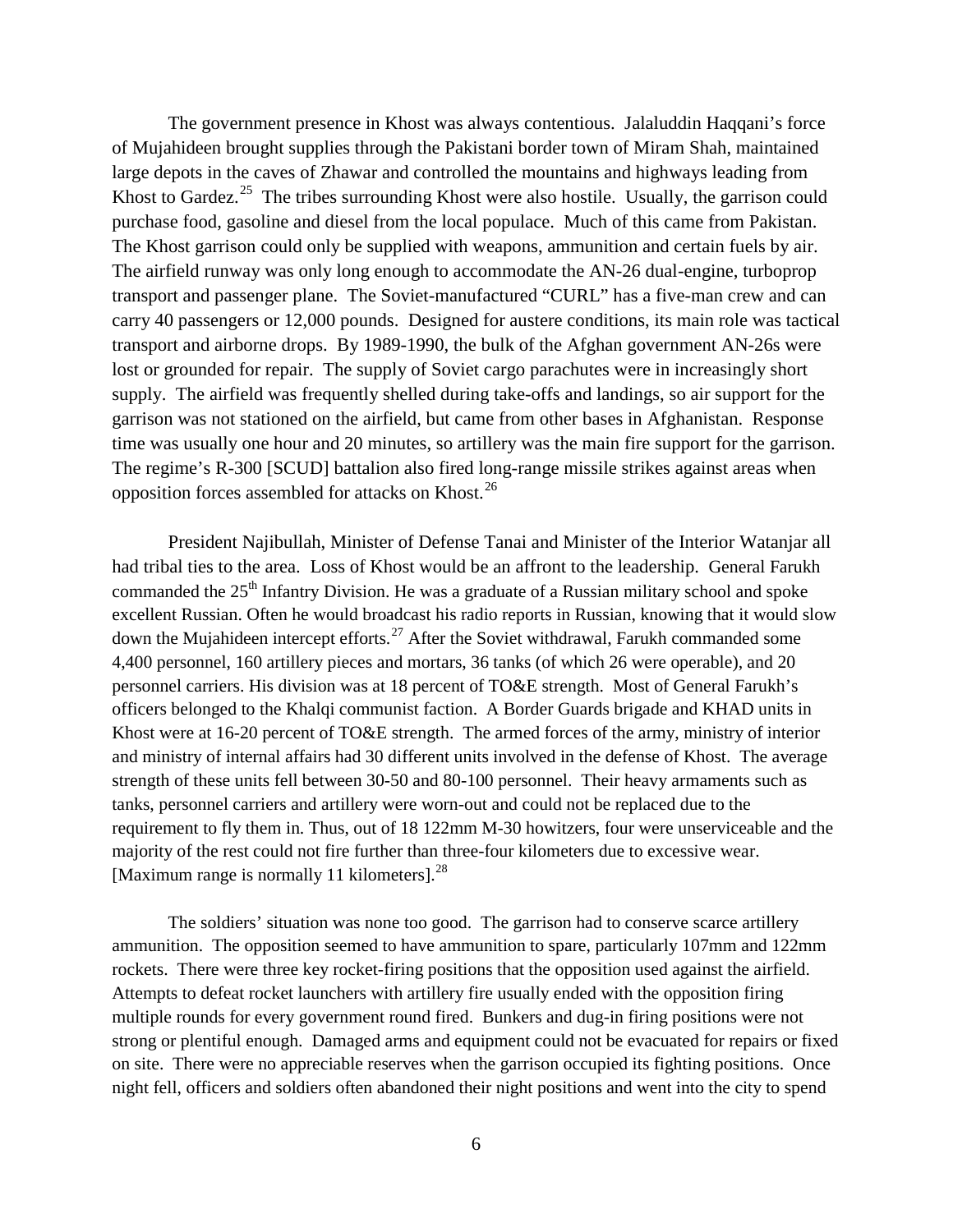the night. The 25<sup>th</sup> Division commander held a night-time alert and discovered that there were no officers present in many of his units as well as those of the border guards, Sarandoy and State Security.<sup>[29](#page-9-28)</sup>

#### **The Fall of Khost**

The 31 March 1991 attack on Khost was planned by the Pakistani ISI. The leading moderate Ahmadzai tribal chief in Paktia was Haji Naim. He was a member of the commanders' shura and the head of the Ahmadzai tribal shura. The ISI provided arms and ammunition to his followers, but assigned a supporting attack role to him. Jalaluddin Haqqani's and Gulbuddin Hekmatyar's forces were to play the key combat role in the take down of Khost. The ISI sent about 3,000 Afghans against approximately the same amount of defenders. Pakistani Special Services Group (SSG) commandos were part of the operation and Pakistani artillery and communications specialists were attached to the Mujahideen assault groups. Other Pakistani C&C teams were positioned around Khost to coordinate artillery fire.<sup>[30](#page-9-29)</sup> Pakistani artillery units, reportedly deployed earlier at the siege of Jalalabad, supposedly also provided artillery fire here.

The attack began in the morning with attacks from multiple directions. Gulbuddin Hekmatyar's forces attacked to seize the airport. Hekmatyar's forces failed, but Haji Naim's forces then attacked and seized the airport, despite heavy casualties. The initial attack on the city was repulsed by the 59<sup>th</sup> Commando Brigade and tribal militia from the Khost region. By midafternoon, however, the attack resumed and the Ahmadzai tribal warriors fought their way into the city. Haqqani's Mujahideen followed the warriors into the city and captured the garrison command post. This turned the tide of the battle. Some 2,500 government soldiers surrendered. Hundreds more escaped overland to Gardez. Reportedly, some 500 government soldiers were killed and another 400 of them were wounded. A deputy defense minister and two KHAD generals were reportedly among the prisoners. Opposition losses were put at 160 KIA, 121 of which were Ahmadzai tribesmen. The ISI took control of the captured heavy weapons. There were 25 tanks (12 working) and over 50 artillery pieces.<sup>31</sup> They turned these over to Gulbuddin Hekmatyar. The ISI-planned and sponsored loose alliance of Haqqani's and Hekmatyar's Mujahideen and Ahmadzai tribesmen fell apart after the fighting. Haqqani's push, once the Ahmadzai had gained a foothold in the city, clearly won the battle. Yet Hekmatyar's force, which failed to capture the airport and played only a minor role in the fighting, ended up with the garrison radio station and the bulk of the heavy weapons, in violation of the pre-battle agreements. The ISI prevented Haqqani from recovering this material. Subsequently, Gulbuddin Hekmatyar, General Durrani of the ISI and Qazi Hussein Ahmad, leader of Pakistan's Jamiatk-I Islami, made well-publicized visits to Khost, promoting the Pakistani role and support of Hekmatyar to a growingly nationalistic Afghan public.<sup>[32](#page-9-31)</sup>

The formation of a Mujahideen government in Khost in opposition to the Najibullah government in Kabul was not feasible. Pakistan had openly showed its hand as an over-reaching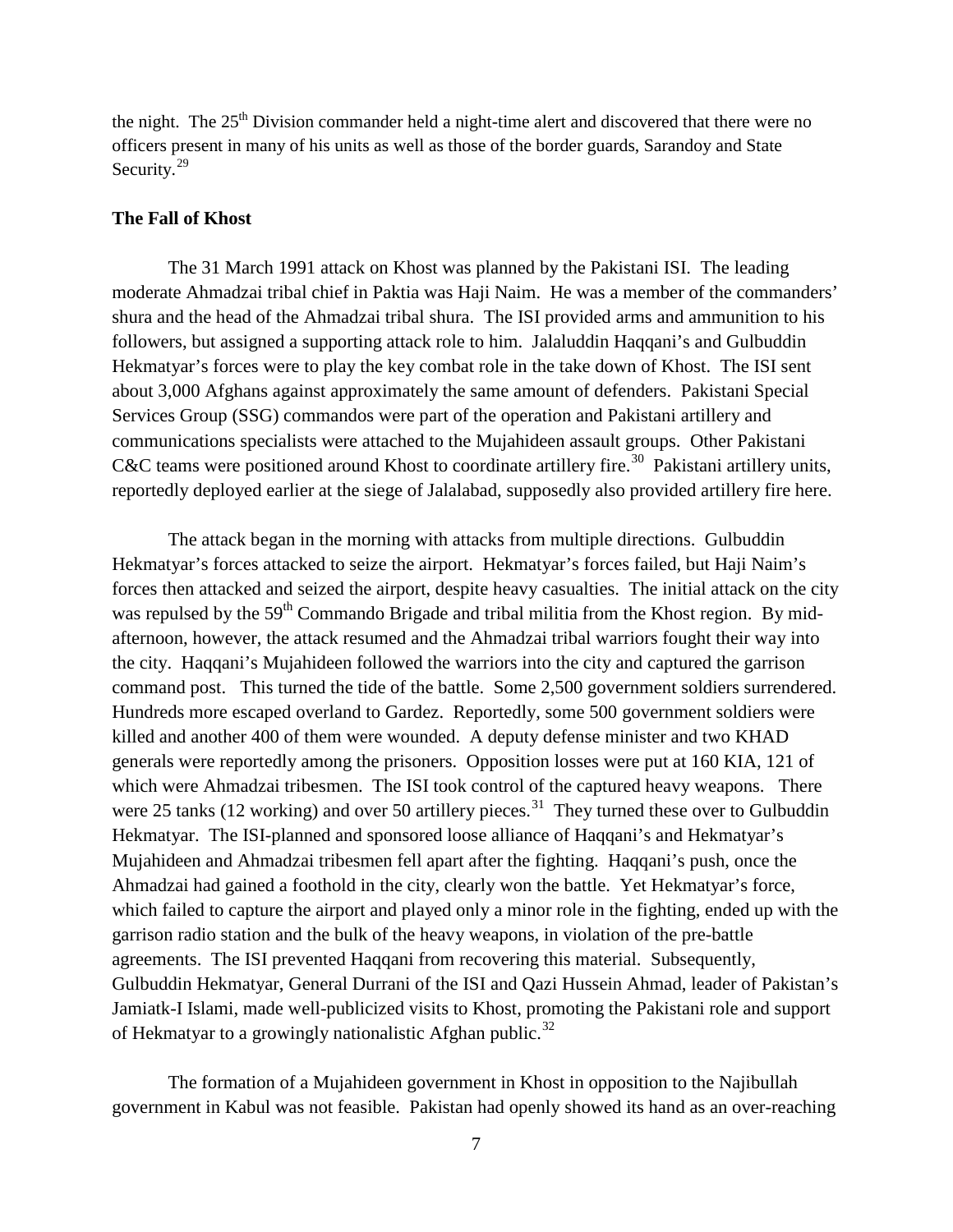neighbor in the overthrow of Khost and the Mujahideen had proven incapable of uniting to establish a new government in the garrison town. Instead the Pashtun tribesmen and Mujahideen pillaged Khost. The *jihad* [holy war] was over. Khost was the final blow to the idealism that fired the Soviet-Afghan War. The first blow was the failed siege of Jalalabad. Jalalabad broadcast the failure of the Mujahideen to unite effectively and transition from quarreling guerrilla bands to a unified conventional force dedicated to the overthrow of an atheist government. The second blow was the Tanai mutiny and his alliance with Hekmatyar. If the Khalqi communists and Hizb-i Islami Islamic fundamentalist faction could ally, but Hekmatyar could not ally with other jihadist factions, the war was now clearly just a struggle for power. Khost had fallen, but it was not a victory for religion or moral choice. Rather, it showed that the factions could not unite for the good of Afghanistan.<sup>[33](#page-9-32)</sup>

#### **No unified government in sight**

The Mujahideen had their Pashtun city but could not govern it. The rifts between the factions widened. The CIA still backed Hekmatyar while the State Department worked for a approach bringing the various factions together in an interim government under a UN-brokered settlement. The UN tried to piece together a political solution, but it did not stand a chance. Pakistan inherited a mountain of weapons and ammunition captured by US forces in the Gulf War. The ISI gave these out to Hekmatyar for another assault on Kabul. The ISI alsocut off all support to Masood<sup>34</sup>.

From 20 June to the end of July 1991, Ahmed Shah Masood conducted a campaign that captured the town of Khwaja Ghar, the large town of Khanabad, Zeebak on the Pakistan border and Eshkashem on the Amu Darya River across from the Soviet Union. Masood made no attempts to establish a Mujahideen government in any of these towns. Masood now controlled 300 miles of Afghanistan's border with the USSR. The Soviets requested border negotiations and Masood agreed-but insisted on bilateral negotiations that excluded the Najibullah regime. The Soviets accepted the conditions, hardly an encouraging sign of steadfast Soviet support to Najibullah despite their annual continued support of three billion dollars to his regime. During the negotiations, the Soviets accepted Masood's request that the remaining Soviet border-control post in Eshkashem, established following the 1978 Saur revolution, be moved back across the Amu Darya onto Soviet territory.<sup>[35](#page-9-34)</sup>

On 26 December 1991, the Soviet Union ceased to be and the Soviet Empire crumbled. Russia refused to pick up the Soviet Union's treaty obligations with Afghanistan and cancelled the supply of arms, ammunition, food and fuel. The Afghan military was very well armed and equipped with jet aircraft, helicopters, tanks, personnel carriers, artillery and mortars, but weapons systems require spare parts and ammunition. The US cut off its arms supplies to the Mujahideen. Afghanistan was truly on its own. Masood arrived at an understanding with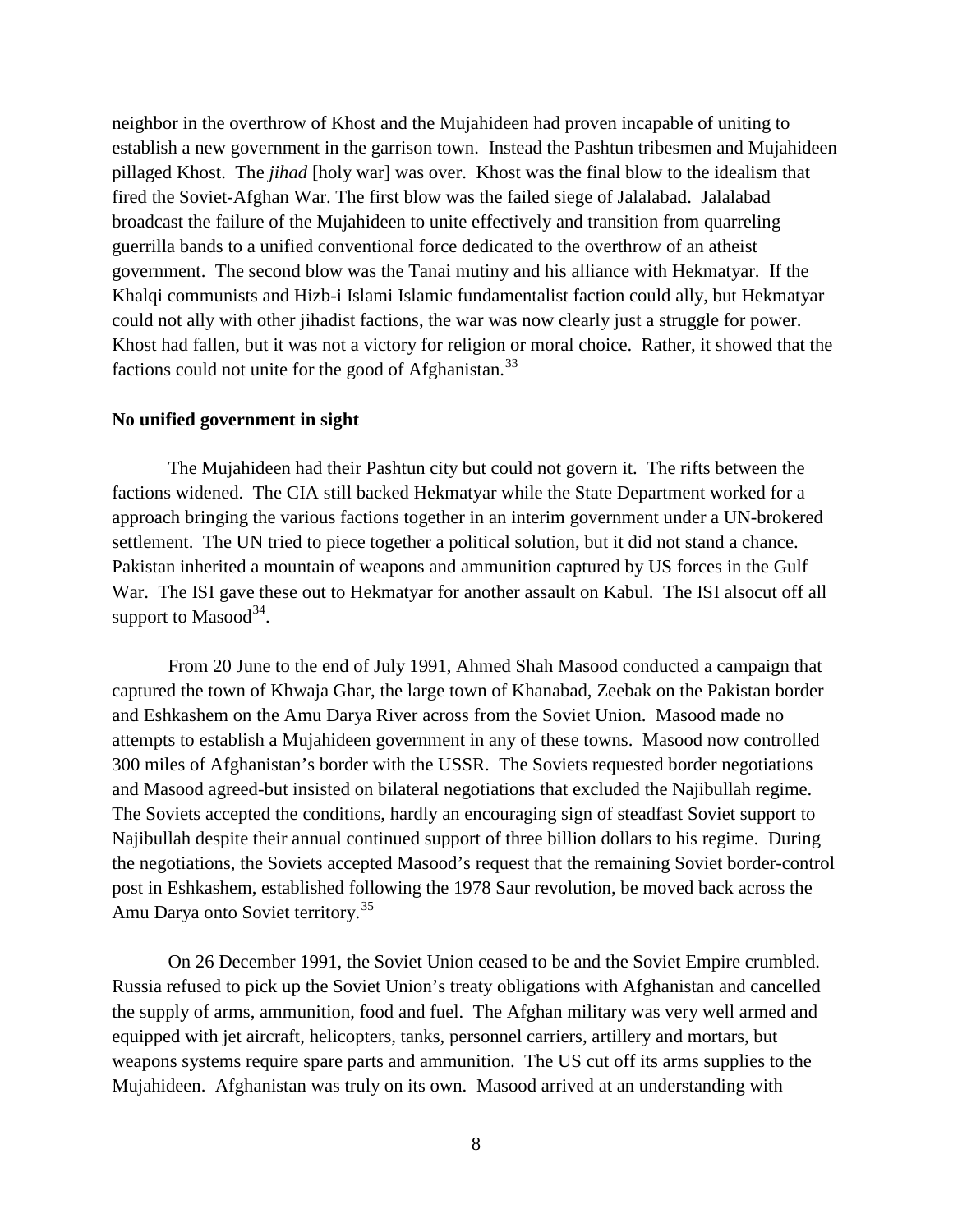General Dostum, the Uzbek militia commander and entered Kabul. On 15 April 1992, President Najibullah resigned and the Mujahideen attempted to establish a government resembling the United Nations plan. Hekmatyar was the spoiler. Civil War followed and Afghanistan continued its long, bloody war.

# **Conclusion**

Once the Soviets left, the guerrillas' main incentive to stay in the field was gone. Many went home and even joined the government militia. The government of Afghanistan was increasingly accepting of Islam in the government, so the religious *jihad* of the Mujahideen movement had less impetus. The Mujahideen motive was clearly to overthrow the government and seize power for itself. Pakistan and Saudi Arabia pushed their candidates aggressively. The United States and Pakistan, however, both had a split approach to the post-Najibullah government in Afghanistan. Both countries secret services (ISI and CIA) backed the most fundamental, anti-Western faction leader, while their foreign affairs departments pushed a power-sharing arrangement with UN supervision and backing.

The Mujahideen factions fought it out among themselves and finally captured Kabul. There was no smooth transition to a power-sharing government. Instead, open civil war erupted and the country spun further into chaos.

The quest to capture a city for symbolic purposes and international recognition had been in vain. The victors were often unable to govern effectively in individual multi-ethnic cities, let alone the country. This was not due to incompetence, but due to the fact that there was not a clear victory of one faction over all the rest. This almost happened years later as the Taliban hemmed in the Northern Alliance, but 9/11 and OEF interrupted that victory.

Today the international community is faced with the possibility of an ethnic split in Afghanistan providing the impetus for continued conflict. War weariness and the periods of relative peace in the coalition-occupied zones may prove the best hope for preventing that ethnic split.

 $\overline{a}$ 

<sup>1</sup> Barnett R. Rubin, *The Fragmentation of Afghanistan: State Formation and Collapse in the International System*, Second Edition, New Haven: Yale University Press, 2002, 158-161.<br><sup>2</sup> Rubin, 163, 247. <br><sup>3</sup> Ibid, 247. Hekmatyar was also heavily backed by the CIA. See Peter Tomsen, *The Wars of Afghanistan:* 

*Messianic Terrorism, Tribal conflicts, and the Failures of Great Powers*, New York: Public Affairs, 2011, 336, 349.

<sup>4</sup> Rubin, 249.

<sup>&</sup>lt;sup>5</sup> The "Great Game" originally referred to the long contest between the Russian and British Empires for control of Central Asia. Afghanistan was at the middle of the Great Game as a buffer between the contending empires.  $<sup>6</sup>$  Rubin, 249.</sup>